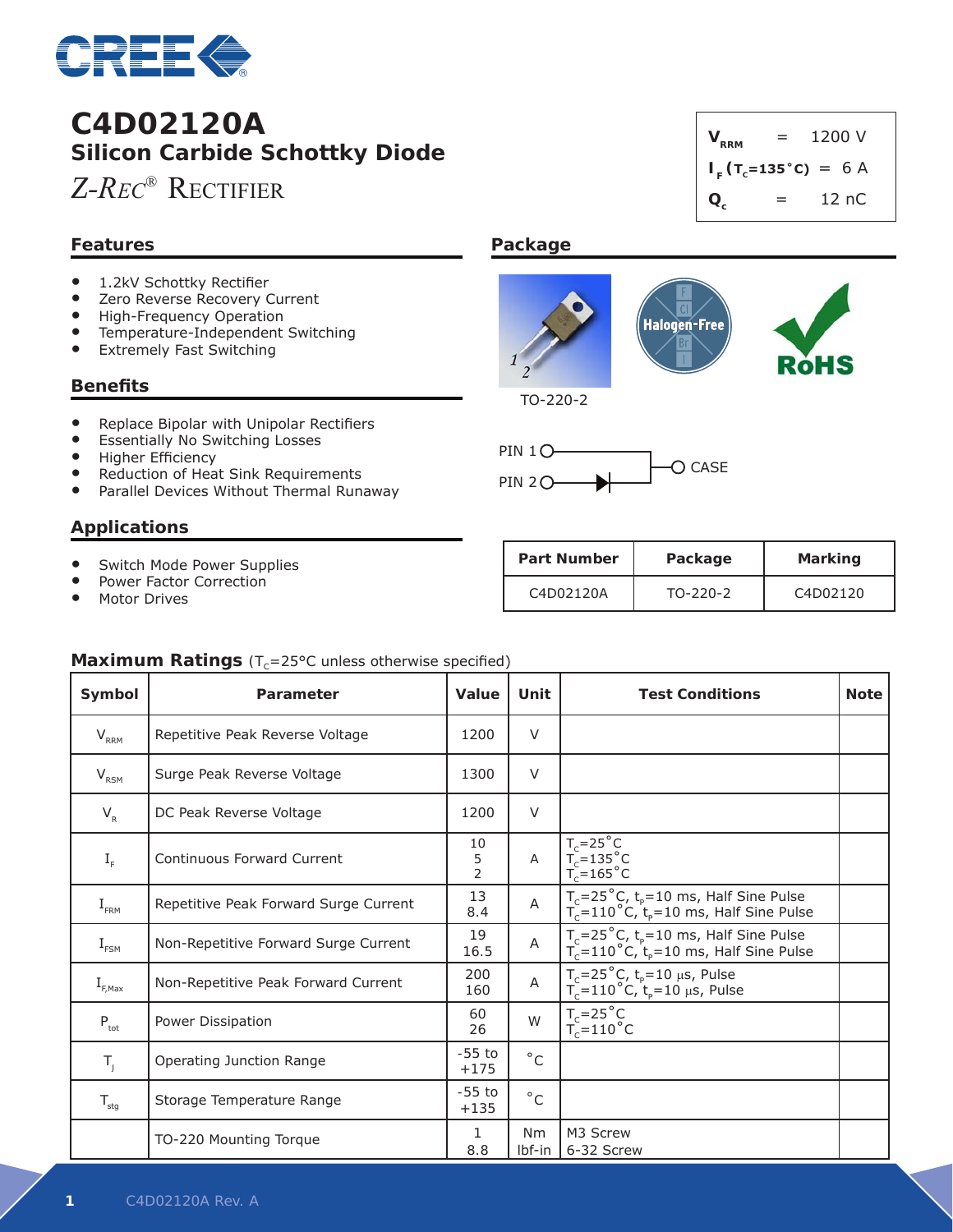

### **Electrical Characteristics**

| Symbol      | Parameter                      | Typ.           | Max.      | Unit | <b>Test Conditions</b>                                                                                                                                 | <b>Note</b> |
|-------------|--------------------------------|----------------|-----------|------|--------------------------------------------------------------------------------------------------------------------------------------------------------|-------------|
| $V_{\rm F}$ | Forward Voltage                | 1.4<br>1.9     | 1.8<br>3  | V    | $I_F = 2 A T_J = 25°C$<br>$I_c = 2 A T_J = 175°C$                                                                                                      |             |
| $I_R$       | <b>Reverse Current</b>         | 10<br>40       | 50<br>150 | μA   | $V_p = 1200 \text{ V}$ T <sub>J</sub> =25°C<br>$V_p = 1200 \text{ V}$ T = 175 °C                                                                       |             |
| $Q_c$       | <b>Total Capacitive Charge</b> | 11             |           | nC   | $V_R = 800 V, I_F = 2A$<br>di/dt = 200 A/µs<br>$T = 25^{\circ}C$                                                                                       |             |
| C           | <b>Total Capacitance</b>       | 167<br>11<br>8 |           | pF   | $V_R = 0 V$ , T <sub>J</sub> = 25°C, f = 1 MHz<br>$V_R = 400 V$ , T <sub>J</sub> = 25°C, f = 1 MHz<br>$V_R = 800 V$ , T <sub>J</sub> = 25°C, f = 1 MHz |             |

Note:

1. This is a majority carrier diode, so there is no reverse recovery charge.

### **Thermal Characteristics**

| Symbol         | Parameter                                   | Typ. | Max. | Unit | <b>Test Conditions</b> | <b>Note</b> |
|----------------|---------------------------------------------|------|------|------|------------------------|-------------|
| $R_{\theta$ JC | Thermal Resistance from Junction<br>to Case | 2.5  |      | °C/W |                        |             |

### **Typical Performance**



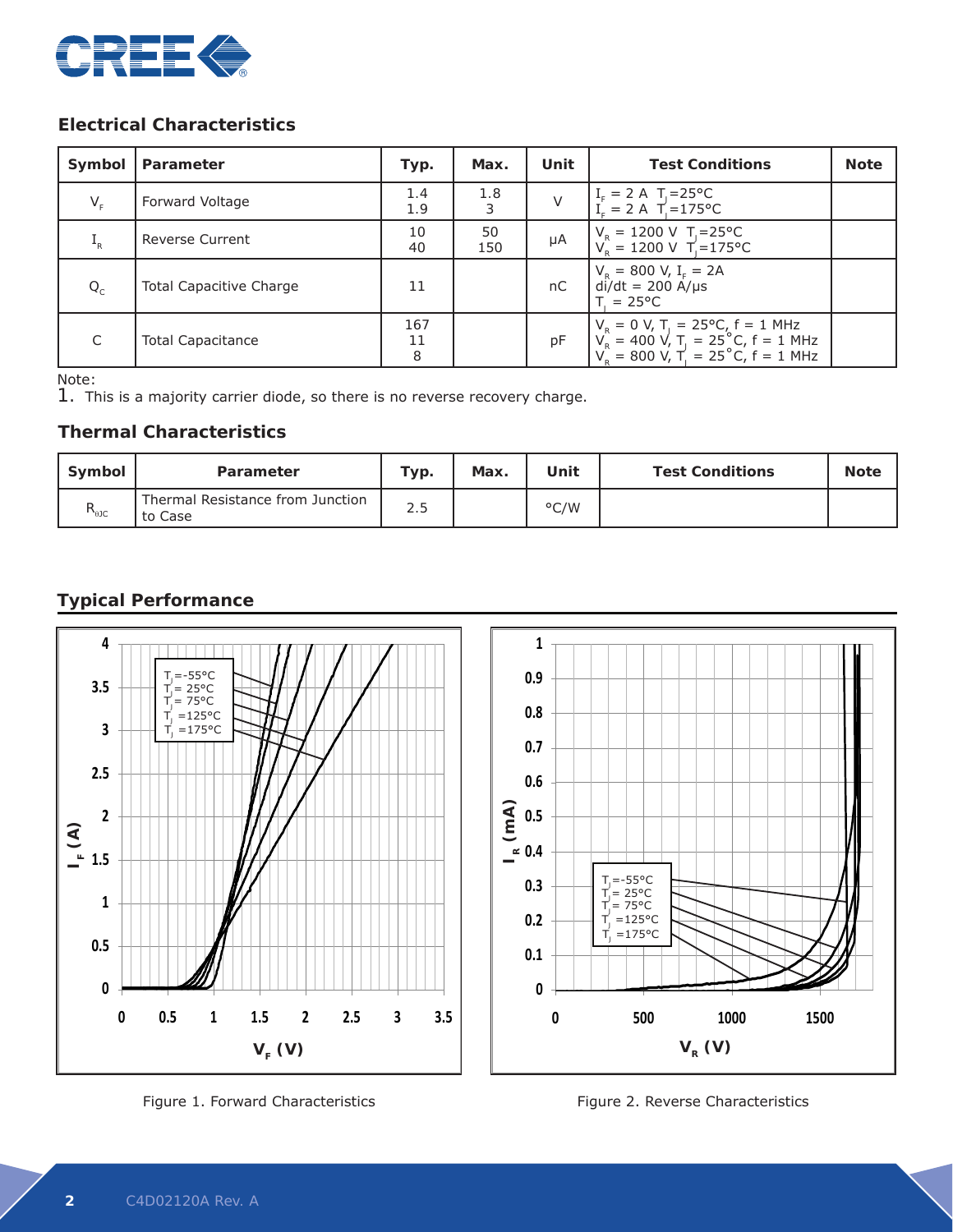

### **Typical Performance**





Figure 5. Recovery Charge vs. Reverse Voltage **Xanadia Communist Constance vs. Reverse Voltage** 







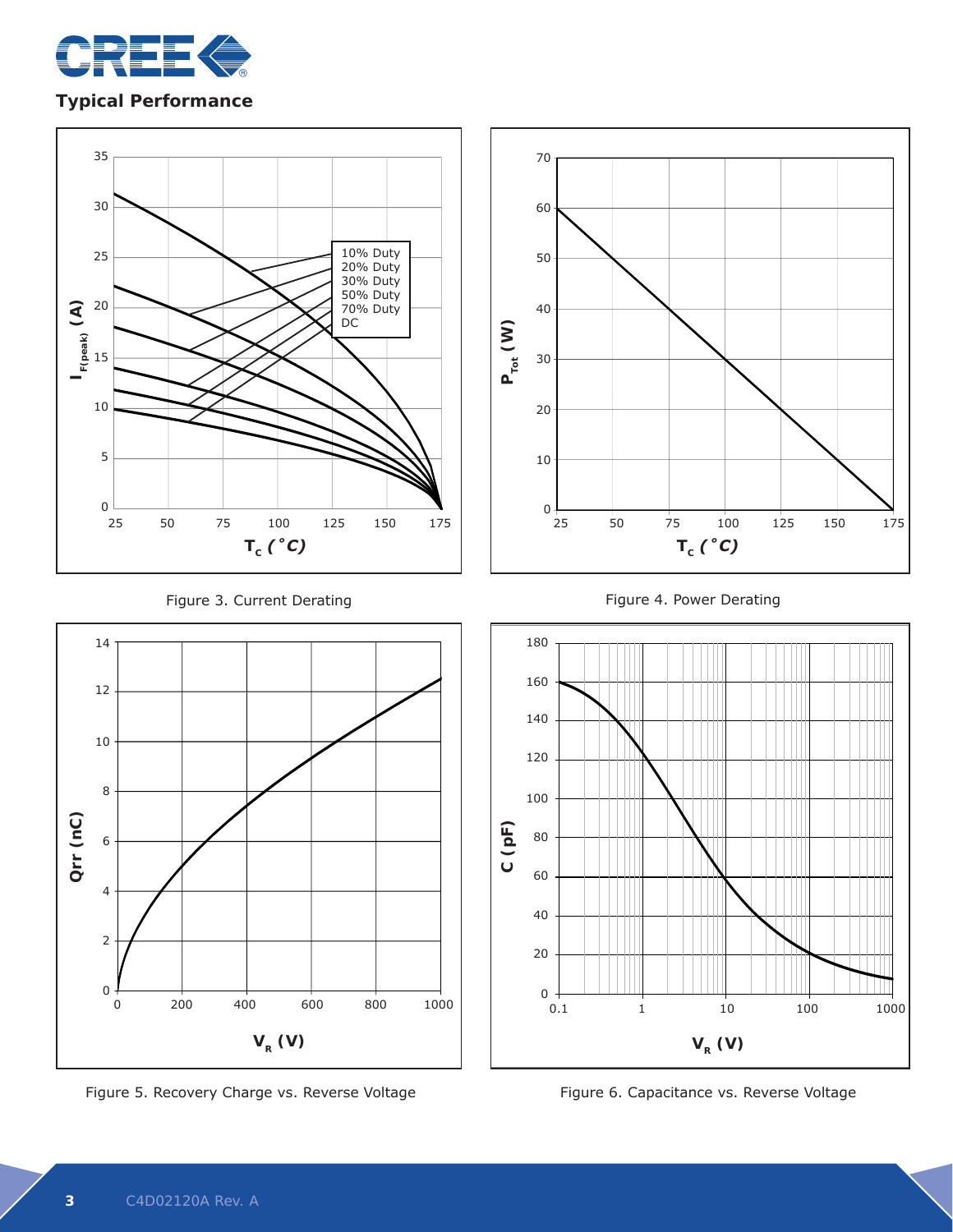

### **Typical Performance**





Figure 7. Typical Capacitance Stored Energy Figure 8. Non-repetitive peak forward surge current versus pulse duration (sinusoidal waveform)



Figure 9. Transient Thermal Impedance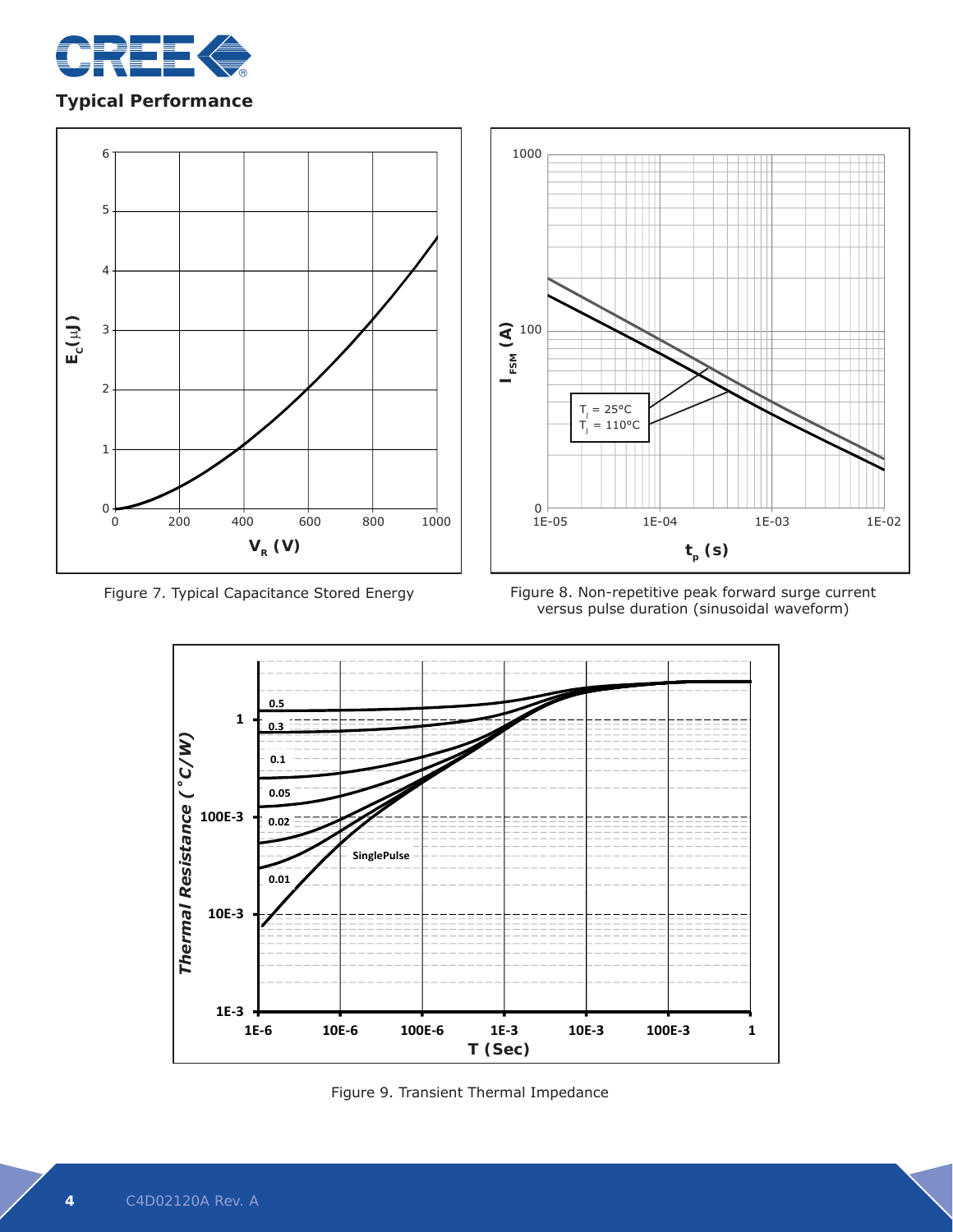

# **Package Dimensions**

Package TO-220-2







|    | POS          | Inches      |             | <b>Millimeters</b> |             |  |
|----|--------------|-------------|-------------|--------------------|-------------|--|
|    |              | Min         | Max         | Min                | Max         |  |
|    | A            | .381        | .410        | 9.677              | 10.414      |  |
|    | B            | .235        | .255        | 5.969              | 6.477       |  |
|    | $\mathsf{C}$ | .100        | .120        | 2.540              | 3.048       |  |
|    | D            | .223        | .337        | 5.664              | 8.560       |  |
|    | E            | .590        | .615        | 14.986             | 15.621      |  |
| -X | F            | .143        | .153        | 3.632              | 3.886       |  |
| m  | G            | 1.105       | 1.147       | 28.067             | 29.134      |  |
|    | H            | .500        | .550        | 12.700             | 13.970      |  |
|    | J            | R 0.197     |             | R 0.197            |             |  |
|    | L            | .025        | .036        | .635               | .914        |  |
|    | M            | .045        | .055        | 1.143              | 1.397       |  |
|    | N            | .195        | .205        | 4.953              | 5.207       |  |
|    | P            | .165        | .185        | 4.191              | 4.699       |  |
|    | Q            | .048        | .054        | 1.219              | 1.372       |  |
|    | S            | $3^{\circ}$ | $6^{\circ}$ | $3^{\circ}$        | $6^{\circ}$ |  |
|    | T            | $3^{\circ}$ | $6^{\circ}$ | $3^{\circ}$        | $6^{\circ}$ |  |
|    | U            | $3^{\circ}$ | $6^{\circ}$ | $3^{\circ}$        | $6^{\circ}$ |  |
|    | $\vee$       | .094        | .110        | 2.388              | 2.794       |  |
|    | W            | .014        | .025        | .356               | .635        |  |
|    | X            | $3^{\circ}$ | $5.5^\circ$ | $3^{\circ}$        | $5.5^\circ$ |  |
|    | Y            | .385        | .410        | 9.779              | 10.414      |  |
|    | Z            | .130        | .150        | 3.302              | 3.810       |  |

NOTE:

Y

m.

1. Dimension L, M, W apply for Solder Dip Finish

# **Recommended Solder Pad Layout**



 TO-220-2

| <b>Part Number</b> | Package    | <b>Marking</b> |
|--------------------|------------|----------------|
| C4D02120A          | $TO-220-2$ | C4D02120       |